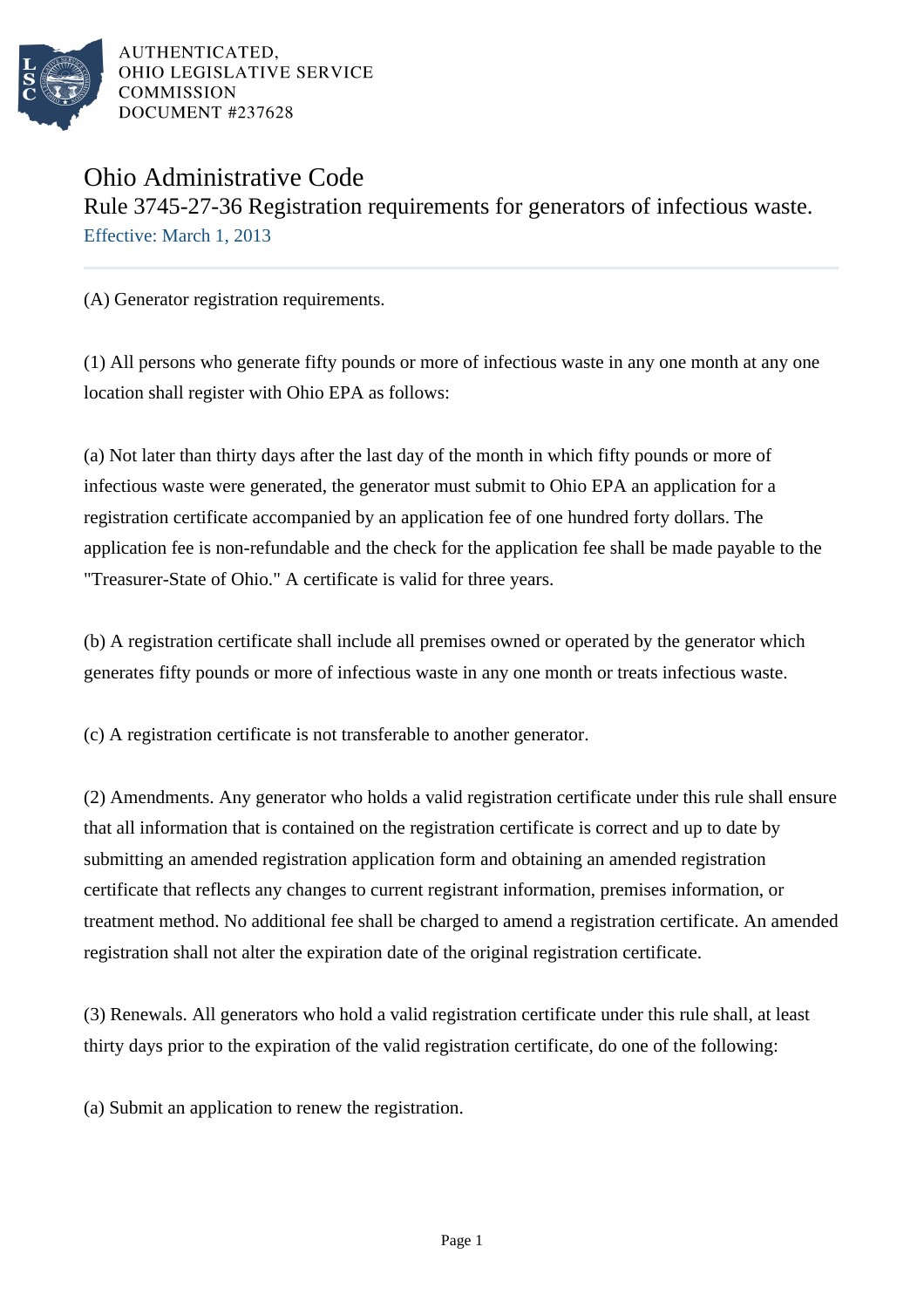

AUTHENTICATED. OHIO LEGISLATIVE SERVICE **COMMISSION** DOCUMENT #237628

(b) Submit to Ohio EPA a reversion to small generator application which states that fifty pounds or more of infectious waste in any one month is no longer generated by the generator at any premises operated by the generator.

The generator shall provide verification that no more than fifty pounds of infectious waste were generated in any one month during the six months prior to expiration, at a minimum. In addition, if untreated liquid infectious waste is disposed of on the premises, the generator shall include a monthly log of the amount produced.

(4) Upon written notification that an application is incomplete the applicant shall, within fifteen days of receipt of the notification, correct noted deficiencies and resubmit the form or application. A registration cycle shall not be considered to be extended in the event of a deficiency notification or late submittal of an application.

(5) The applicant, owner, or operator signing a document in accordance with this rule shall be one of the following:

(a) A person as defined in sections 3734.01 and 1.59 of the Revised Code.

(b) In the case of a corporation, a principal executive officer of at least the level of vice-president or a duly authorized representative, who is responsible for the overall operation of a facility where infectious waste is generated.

(c) In the case of a partnership, a general partner.

(d) In the case of sole proprietorship, the owner.

(e) In the case of a municipal, state, federal, or other governmental facility, the principal executive officer, the ranking elected official, or other duly authorized employee.

(f) In the case of a limited liability company, a manager, member, or other duly authorized representative of the limited liability company, if such representative is responsible for the overall operation of the facility.